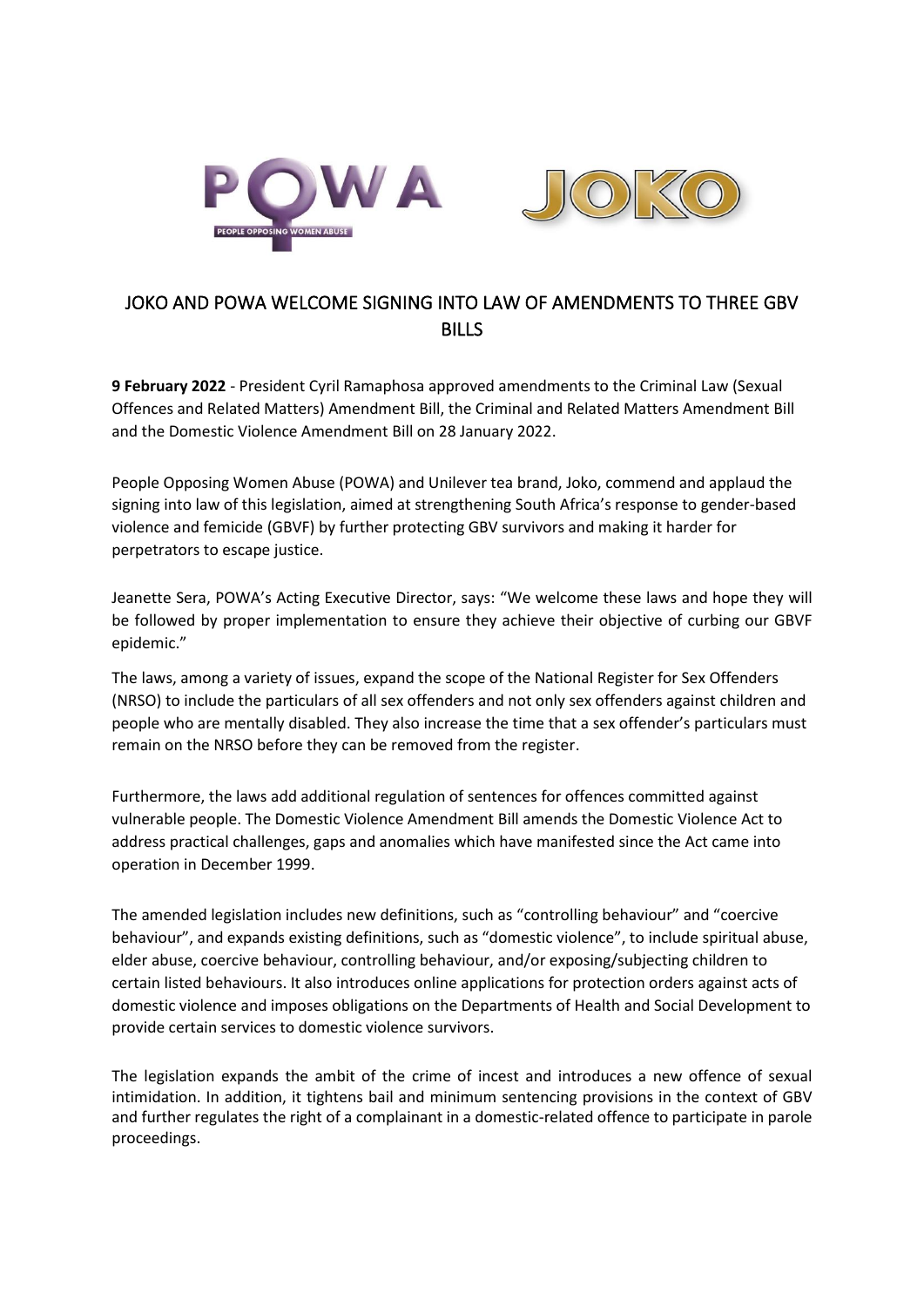In September 2019, Joko and POWA joined forcesto launch the #EndDomesticSilence initiative to raise awareness of the danger of silence in the context of domestic violence. As part of the initiative, POWA, in partnership with Joko, ran the Add Your Voice campaign, during the annual 16 Days of Activism for No Violence Against Women and Children in 2020. The campaign urged the government to urgently fast track these three bills, introduced to Parliament in September 2020, to tackle South Africa's extremely high rates of GBVF. According to the South African Police Service, a woman is murdered every three hours in the country and the World Health Organization states that our femicide rate is five times the global average.

Promoted across print, broadcast, online and social media platforms, the Add Your Voice campaign garnered much interest and attention with large numbers of people across the country recording voice notes to get the three GBV Bills passed into law as soon as possible.

On Friday, 11 December 2020, POWA was joined by Joko representative Mr Shamiel Randeree, and Minister Lindiwe Zulu of the Department of Social Development, where they provided a minute of submitted voice notes stitched together in an audio timeline and printed out as a soundwave on a mounted canvas. The campaign needed the Minister to apply pressure and use her influence to compel government and parliament to push through these three bills, keep the spotlight on them and to not let the process get delayed. If she could pass on the message to the President's office, all the better. The goal was to show our support for government to push through these three important bills to address violence against women and children as speedily as possible.

Since the campaign, POWA and Joko have kept close watch on the progress of signing these bills into law, highlighting the National Council of Provinces passing them, right through to their adoption by Parliament and now their signing into law.

These pieces of legislation will enhance the criminal justice system and ensure harsh penalties for those found guilty of violence against women and children. The passing of these bills is a major breakthrough in bolstering South Africa's GBVF response.

## **ENDS**

## **ABOUT POWA**

POWA is a feminist, non-profit organisation that was established in 1979. Its vision is a safe and equal society intolerant of all forms of violence against women and girls in all our diversity, where we are treated with respect and dignity and our rights are promoted.

POWA provides advocacy, skills development opportunities, counselling, legal advice, sheltering and court support services to gender-based violence survivors.

Our work is rooted in the belief that change can only be effective when women's lives are directly improved through our interventions. POWA also believes that there is no single route to change, and so constantly seek new and creative approaches in our programming to achieve the change we seek.

## **ABOUT JOKO AND #ENDDOMESTICSILENCE**

With the scourge of domestic violence against women in South Africa, JOKO has decided to play its part in helping women of strength in these abusive relationships by helping create safe spaces for